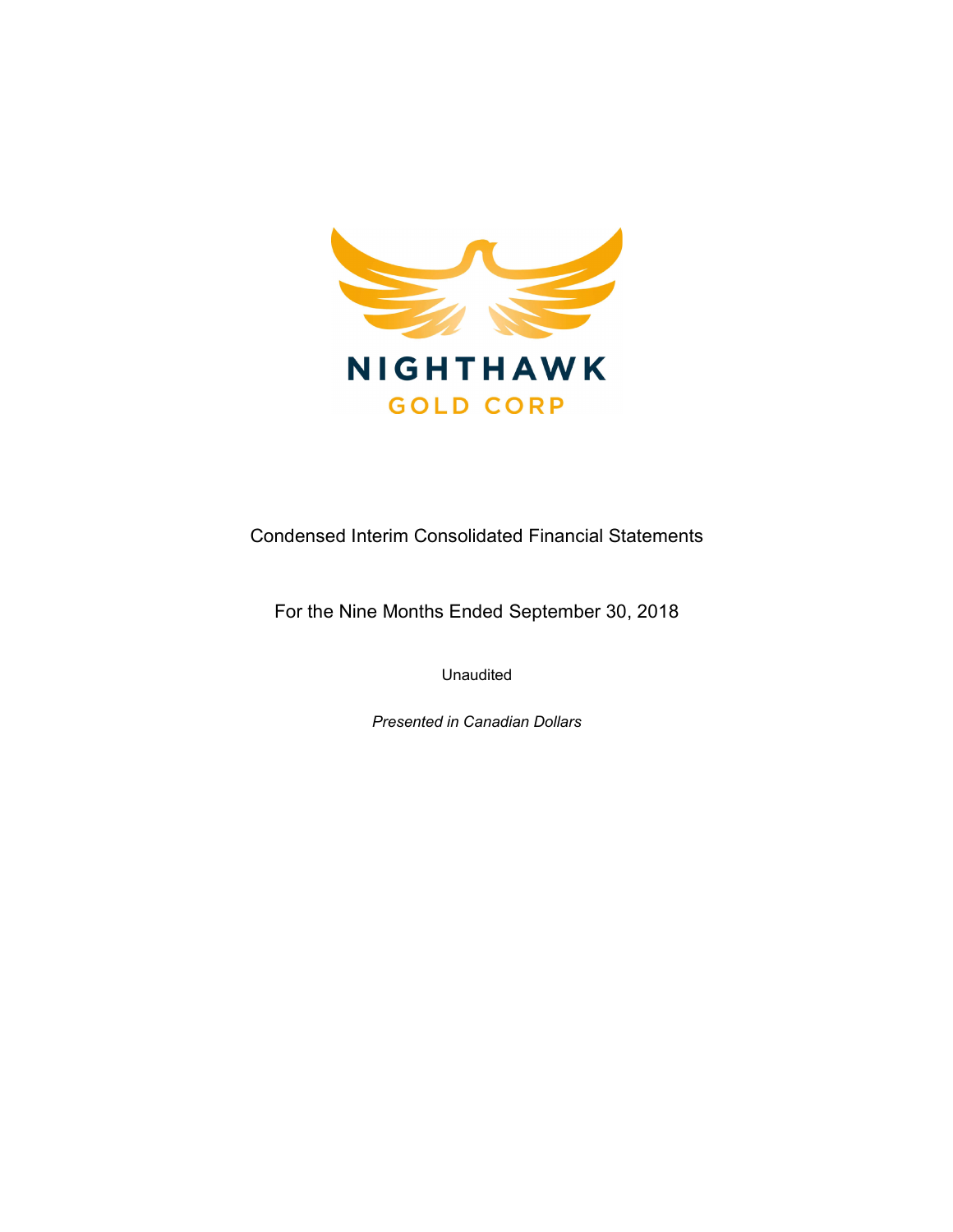

November 12, 2018

### MANAGEMENT'S RESPONSIBILITY FOR THE CONDENSED INTERIM CONSOLIDATED FINANCIAL STATEMENTS

The accompanying condensed interim consolidated financial statements of Nighthawk Gold Corp. ("Nighthawk") are the responsibility of the Board of Directors and executive management. The unaudited condensed interim consolidated financial statements have been prepared by management, on behalf of the Board of Directors, in accordance with International Financial Reporting Standards ("IFRS") as issued by the International Accounting Standards Board. These unaudited condensed interim consolidated financial statements do not include all of the disclosures required for annual consolidated financial statements and therefore should be read in conjunction with Nighthawk's audited annual consolidated financial statements and notes thereto for the year ended December 31, 2017. These unaudited condensed interim consolidated financial statements follow the same significant accounting policies and methods of application as those included in Nighthawk's most recent audited annual consolidated financial statements, except as described in note 3. Management acknowledges responsibility for the preparation and presentation of the consolidated financial statements, including responsibility for significant accounting judgments and estimates and the choice of accounting principles and methods that are appropriate to Nighthawk's circumstances. In the opinion of management, the unaudited condensed interim consolidated financial statements have been prepared within acceptable limits of materiality and are in accordance with International Accounting Standard 34, Interim Financial Reporting using accounting policies consistent with IFRS appropriate in the circumstances.

Management has established processes, which are in place to provide it sufficient knowledge to support management representations that it has exercised reasonable diligence that (i) the unaudited condensed interim consolidated financial statements do not contain any untrue statement of material fact or omit to state a material fact required to be stated or that is necessary to make a statement not misleading in light of the circumstances under which it is made, as of the date of, and for the periods presented by, the unaudited condensed interim consolidated financial statements and (ii) the unaudited condensed interim consolidated financial statements fairly present in all material respects the financial condition, results of operations and cash flows of Nighthawk, as of the date of and for the period presented by the unaudited condensed interim consolidated financial statements.

The Board of Directors is responsible for reviewing and approving the consolidated financial statements and for ensuring that management fulfills its financial reporting responsibilities. An Audit Committee assists the Board of Directors in fulfilling this responsibility. The Audit Committee meets with management to review the internal controls over the financial reporting process, the consolidated financial statements and the auditors' report. The Audit Committee also reviews Nighthawk's Management's Discussion and Analysis to ensure that the financial information reported therein is consistent with the information presented in the consolidated financial statements. The Audit Committee reports its findings to the Board of Directors for its consideration in approving the consolidated financial statements for issuance to the shareholders.

Management recognizes its responsibility for conducting Nighthawk's affairs in compliance with established financial standards, and applicable laws and regulations, and for maintaining proper standards of conduct for its activities.

(Signed) "Dr. Michael Byron" (Signed) "Michael Leskovec" Dr. Michael Byron President & Chief Executive Officer

Michael Leskovec Chief Financial Officer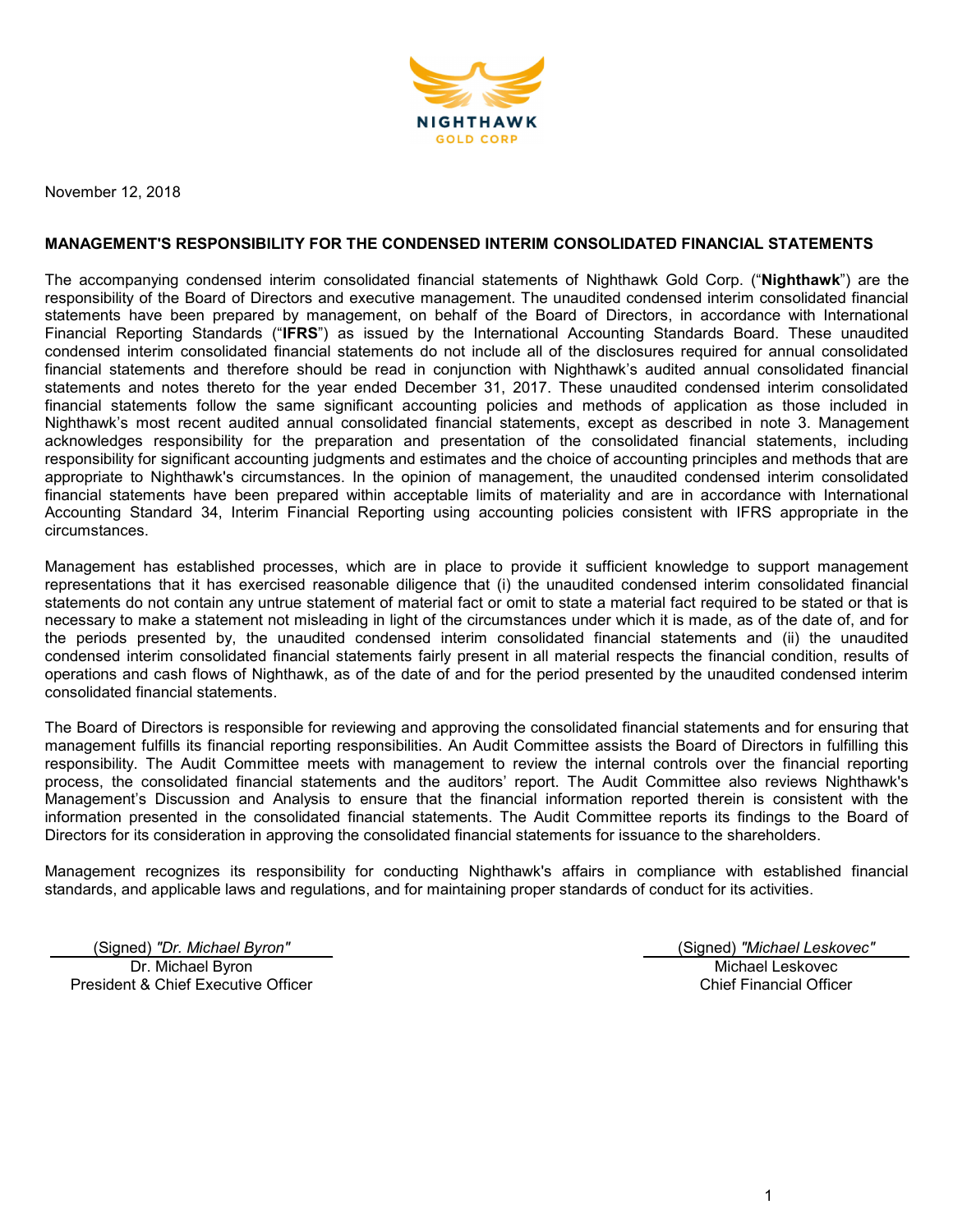

# CONDENSED INTERIM CONSOLIDATED STATEMENTS OF FINANCIAL POSITION

Presented in Canadian Dollars **Unaudited** 

| As at                                                                                        | 2018                | September 30, December 31,<br>2017 |
|----------------------------------------------------------------------------------------------|---------------------|------------------------------------|
|                                                                                              |                     |                                    |
| <b>ASSETS</b>                                                                                |                     |                                    |
| <b>Current Assets</b>                                                                        |                     |                                    |
| Cash                                                                                         | \$<br>16,354,093 \$ | 26,095,840                         |
| Marketable securities                                                                        | 70,000              | 170,000                            |
| Amounts receivable                                                                           | 370,191             | 64,931                             |
| Prepaid expenses and supplies                                                                | 687,828             | 614,610                            |
|                                                                                              | 17,482,112          | 26,945,381                         |
| <b>Non-current Assets</b>                                                                    |                     |                                    |
| Restricted cash (note 5)                                                                     | 4,479,000           | 4,479,000                          |
| Exploration and evaluation assets (note 6)                                                   | 66,441,565          | 53,333,900                         |
|                                                                                              | 70,920,565          | 57,812,900                         |
|                                                                                              | S.<br>88,402,677 \$ | 84,758,281                         |
| <b>LIABILITIES</b><br><b>Current Liabilities</b><br>Accounts payable and accrued liabilities | 1,965,310 \$<br>S.  | 195,227                            |
| <b>Non-current Liabilities</b>                                                               |                     |                                    |
| Provision for service obligation (note 7)                                                    | 3,012,314           | 3,012,314                          |
| Reclamation provision (note 8)                                                               | 401,150             | 401,150                            |
| Deferred tax liability                                                                       | 8,216,797           | 4,507,210                          |
| Flow-through share premium liability                                                         |                     | 2,453,649                          |
|                                                                                              | 11,630,261          | 10,374,323                         |
|                                                                                              |                     |                                    |
| <b>SHAREHOLDERS' EQUITY</b>                                                                  |                     | 80,094,256                         |
| Share capital (note 9(a))<br>Warrants and broker warrants (note 9(b))                        | 82,211,900          | 3,986,339                          |
| Share-based payment reserve (note 9(c))                                                      | 17,586,168          | 12,448,488                         |
| Accumulated deficit                                                                          | (24,990,962)        | (22, 340, 352)                     |
|                                                                                              | 74,807,106          | 74,188,731                         |
|                                                                                              |                     | 84,758,281                         |
|                                                                                              | $$88,402,677$ \$    |                                    |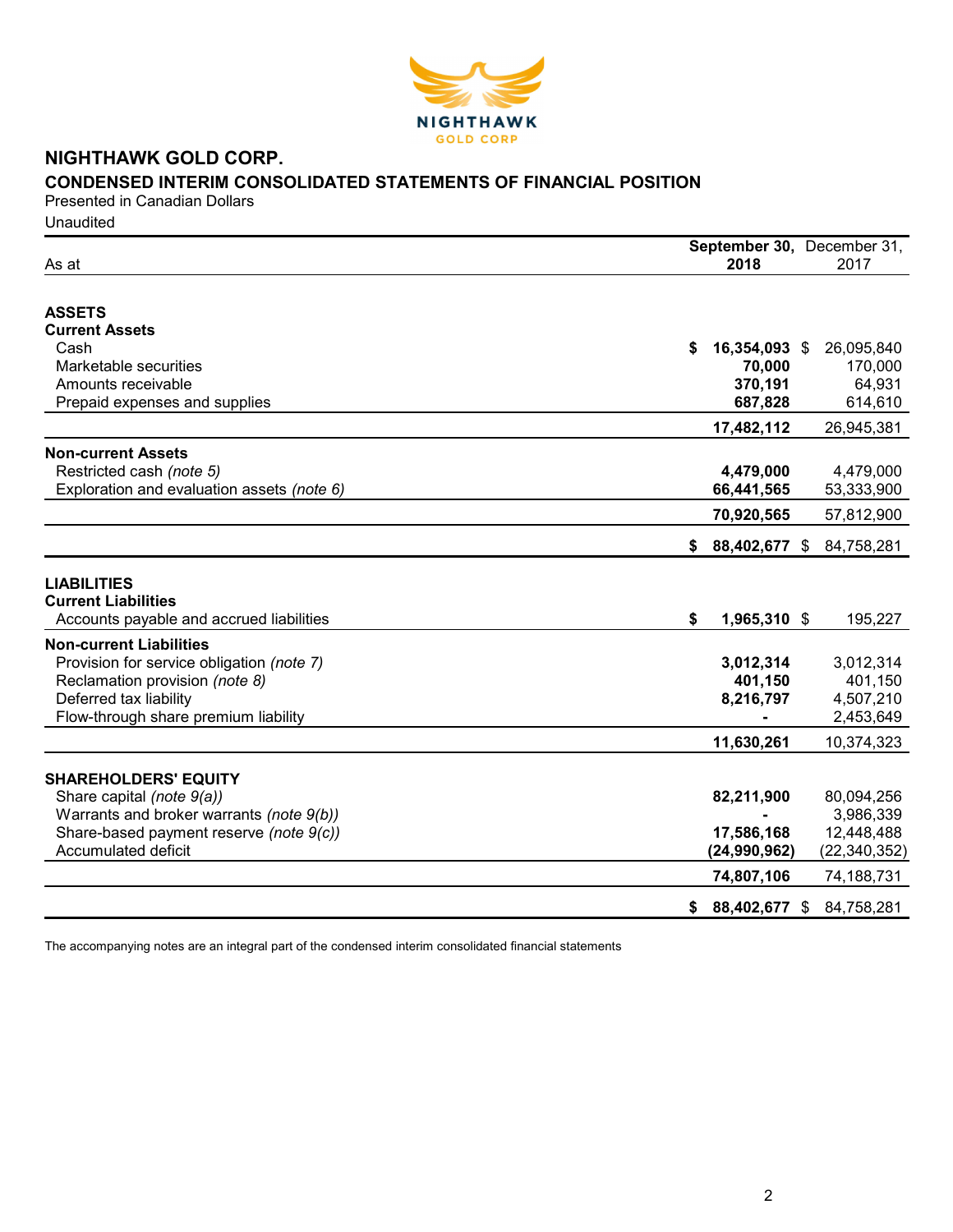

# CONDENSED INTERIM CONSOLIDATED STATEMENTS OF INCOME (LOSS) AND COMPREHENSIVE INCOME (LOSS)

Presented in Canadian Dollars

Unaudited

|                                                                          |    | Three months ended    |            | Nine months ended<br>September 30, |               |  |
|--------------------------------------------------------------------------|----|-----------------------|------------|------------------------------------|---------------|--|
|                                                                          |    | September 30,<br>2018 | 2017       | 2018                               | 2017          |  |
| <b>Expenses</b>                                                          |    |                       |            |                                    |               |  |
| Salaries, director and consulting fees                                   | \$ | 158,652 \$            | 157,838 \$ | 525,240 \$                         | 391,155       |  |
| Shareholder communication and marketing                                  |    | 61,529                | 73,399     | 245,935                            | 223,864       |  |
| Regulatory                                                               |    | 17,404                | 36,084     | 163,913                            | 210,656       |  |
| Office and administration                                                |    | 60,203                | 45,672     | 174,018                            | 178,729       |  |
| Travel                                                                   |    | 1,831                 | 91,244     | 85,087                             | 181,648       |  |
| Professional fees                                                        |    | 12,840                | 37,203     | 80,186                             | 162,180       |  |
|                                                                          |    |                       |            |                                    |               |  |
| Stock-based compensation (note 9(c))                                     |    | 875,408               |            | 875,408                            | 1,912,148     |  |
|                                                                          |    | 1,187,867             | 441,440    | 2,149,787                          | 3,260,380     |  |
| Other income (expense)                                                   |    |                       |            |                                    |               |  |
| Flow-through share premium                                               |    | 967,091               | 1,076,683  | 2,803,649                          | 2,276,066     |  |
| Interest income                                                          |    | 155,162               | 32,012     | 467,141                            | 103,645       |  |
| Unrealized loss on investments                                           |    | (50,000)              |            | (100, 000)                         |               |  |
| Gain on sale of mineral property (note 6)                                |    |                       | 180,000    |                                    | 180,000       |  |
|                                                                          |    | 1,072,253             | 1,288,695  | 3,170,790                          | 2,559,711     |  |
| Income (loss) before income taxes                                        |    | (115, 614)            | 847,255    | 1,021,003                          | (700, 669)    |  |
| Deferred tax provision                                                   |    | (1,995,432)           | (643, 274) | (3,671,613)                        | (2,406,110)   |  |
| Net income (loss) and comprehensive income (loss)                        | S. | $(2,111,046)$ \$      | 203,981 \$ | $(2,650,610)$ \$                   | (3, 106, 779) |  |
| Net income (loss) per share (note 10):<br><b>Basic and fully diluted</b> | \$ | $(0.01)$ \$           | Nil \$     | $(0.01)$ \$                        | (0.02)        |  |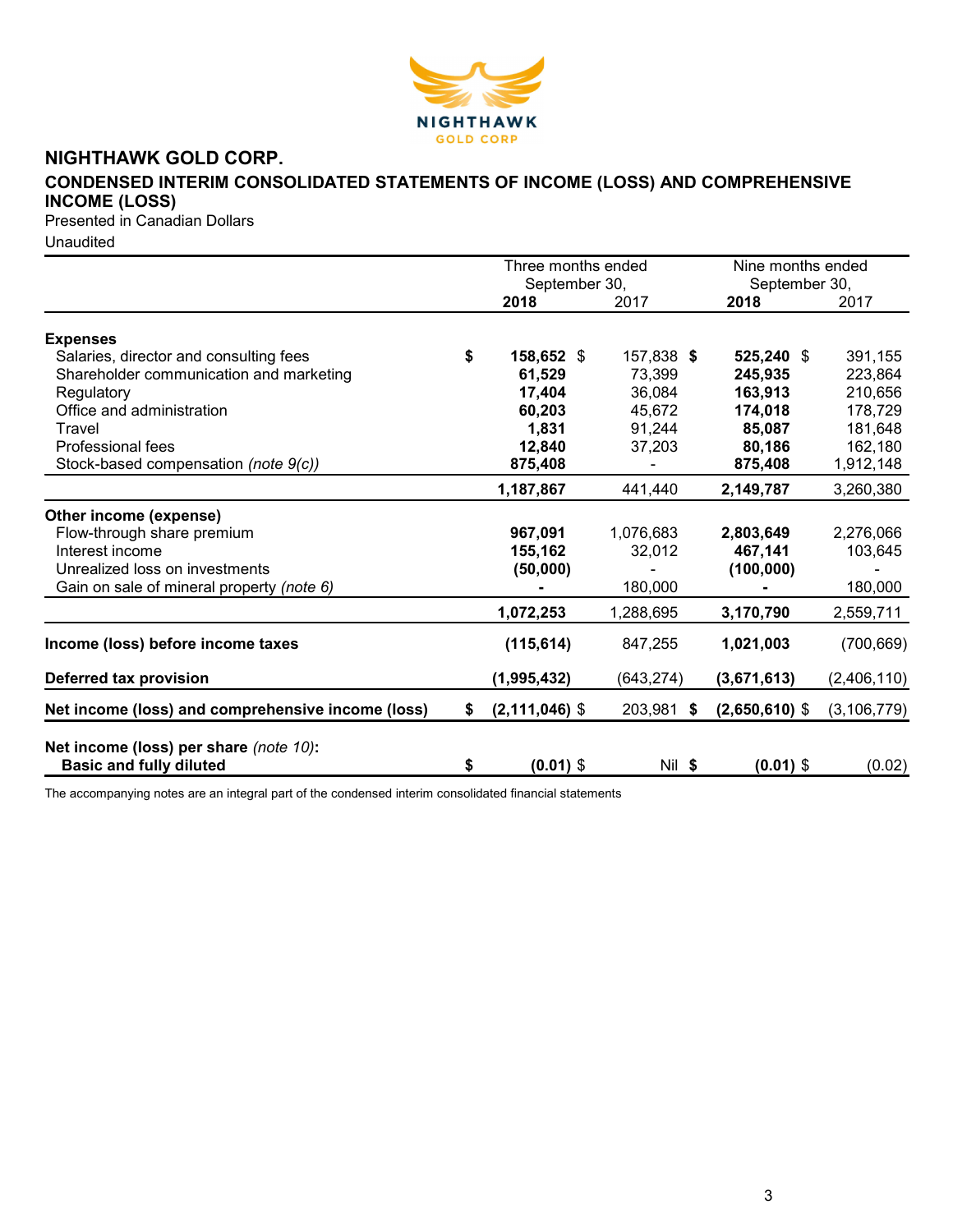

# CONDENSED INTERIM CONSOLIDATED STATEMENTS OF CHANGES IN SHAREHOLDERS' EQUITY

Presented in Canadian Dollars

Unaudited

|                                                                        |  | <b>Share capital</b> |    | <b>Warrants and</b><br>broker warrants |    | Share-based<br>payment reserve | <b>Accumulated</b><br>deficit | <b>Total equity</b> |               |
|------------------------------------------------------------------------|--|----------------------|----|----------------------------------------|----|--------------------------------|-------------------------------|---------------------|---------------|
| <b>Balance at December 31, 2016</b>                                    |  | 61,916,419           | \$ |                                        | S. | 9,976,849                      | (19, 221, 704)<br>\$          |                     | 52,671,564    |
| Issuance of shares, net of cash share issuance costs of<br>\$1,617,273 |  | 23,502,277           |    |                                        |    |                                |                               |                     | 23,502,277    |
| Flow-through share premium                                             |  | (2,844,086)          |    |                                        |    |                                |                               |                     | (2,844,086)   |
| Tax effect of share issue costs                                        |  | 507,881              |    |                                        |    |                                |                               |                     | 507,881       |
| Fair value of broker warrants issued                                   |  | (299,259)            |    | 299,259                                |    |                                |                               |                     |               |
| Fair value of warrants issued                                          |  | (3,712,483)          |    | 3,712,483                              |    |                                |                               |                     |               |
| Issuance of common shares on exercise of warrants                      |  | 49,000               |    | $\overline{\phantom{0}}$               |    | $\blacksquare$                 |                               |                     | 49,000        |
| Issuance of common shares on exercise of stock options                 |  | 694,140              |    |                                        |    |                                |                               |                     | 694,140       |
| Fair value of stock options transferred on exercise                    |  | 280,367              |    | (25, 403)                              |    | (254, 964)                     |                               |                     |               |
| Stock-based compensation                                               |  |                      |    |                                        |    | 2,726,603                      |                               |                     | 2,726,603     |
| Net loss for the period                                                |  |                      |    |                                        |    |                                | (3, 106, 779)                 |                     | (3, 106, 779) |
| <b>Balance at September 30, 2017</b>                                   |  | 80,094,256           |    | 3,986,339                              |    | 12,448,488                     | (22, 328, 483)                |                     | 74,200,600    |
| Net loss for the period                                                |  |                      |    |                                        |    |                                | (11, 869)                     |                     | (11, 869)     |
| Balance at December 31, 2017 (continued)                               |  | 80,094,256           | \$ | 3,986,339                              | \$ | 12,448,488                     | (22, 340, 352)                |                     | 74,188,731    |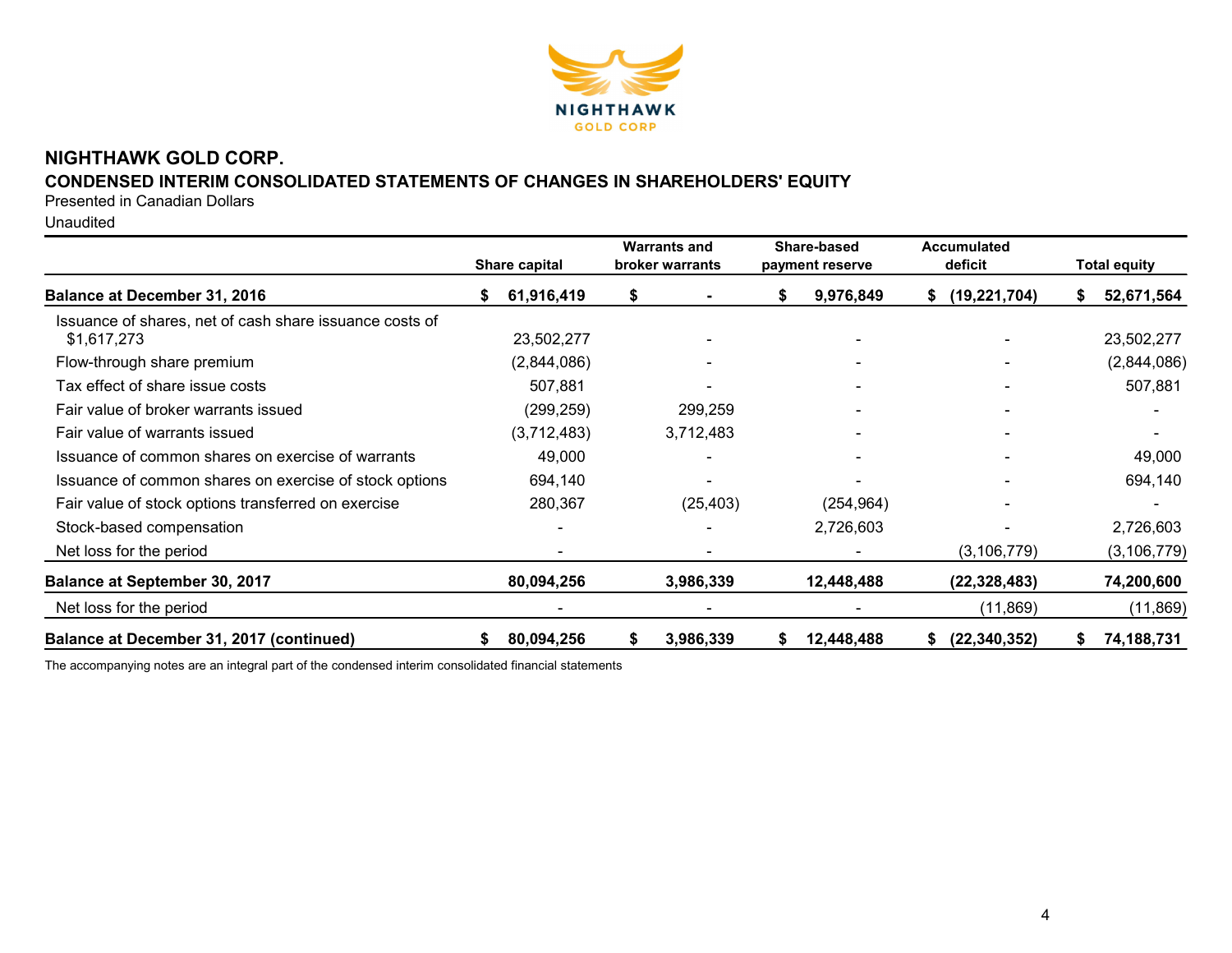

# CONDENSED INTERIM CONSOLIDATED STATEMENTS OF CHANGES IN SHAREHOLDERS' EQUITY

Presented in Canadian Dollars

Unaudited

|                                                                                    | Share capital |   | <b>Warrants and</b><br>broker warrants |    | Share-based<br>payment reserve | Accumulated<br>deficit |    | <b>Total equity</b> |
|------------------------------------------------------------------------------------|---------------|---|----------------------------------------|----|--------------------------------|------------------------|----|---------------------|
| Balance at December 31, 2017 (continued)                                           | 80,094,256    | S | 3,986,339                              | æ. | 12,448,488                     | (22, 340, 352)<br>Ĵэ.  | æ. | 74,188,731          |
| Issuance of shares net of cash share issuance<br>costs of $$19,109$ (note $9(a)$ ) | 2,480,891     |   |                                        |    |                                |                        |    | 2,480,891           |
| Flow-through share premium                                                         | (350,000)     |   |                                        |    |                                |                        |    | (350,000)           |
| Tax effect of share issue costs                                                    | (37, 974)     |   |                                        |    |                                |                        |    | (37, 974)           |
| Issuance of common shares on exercise of stock options                             | 19,496        |   | $\overline{\phantom{0}}$               |    | $\overline{\phantom{0}}$       |                        |    | 19,496              |
| Fair value of warrants and stock options transferred on exercise                   | 5,231         |   | $\overline{\phantom{0}}$               |    | (5,231)                        |                        |    |                     |
| Expiry of warrants and broker warrants                                             |               |   | (3,986,339)                            |    | 3,986,339                      |                        |    |                     |
| Stock-based compensation (note 9(c))                                               |               |   |                                        |    | 1,156,572                      |                        |    | 1,156,572           |
| Net loss for the period                                                            |               |   |                                        |    |                                | (2,650,610)            |    | (2,650,610)         |
| <b>Balance at September 30, 2018</b>                                               | 82,211,900    | S |                                        | S  | 17,586,168                     | (24,990,962)<br>S.     |    | 74,807,106          |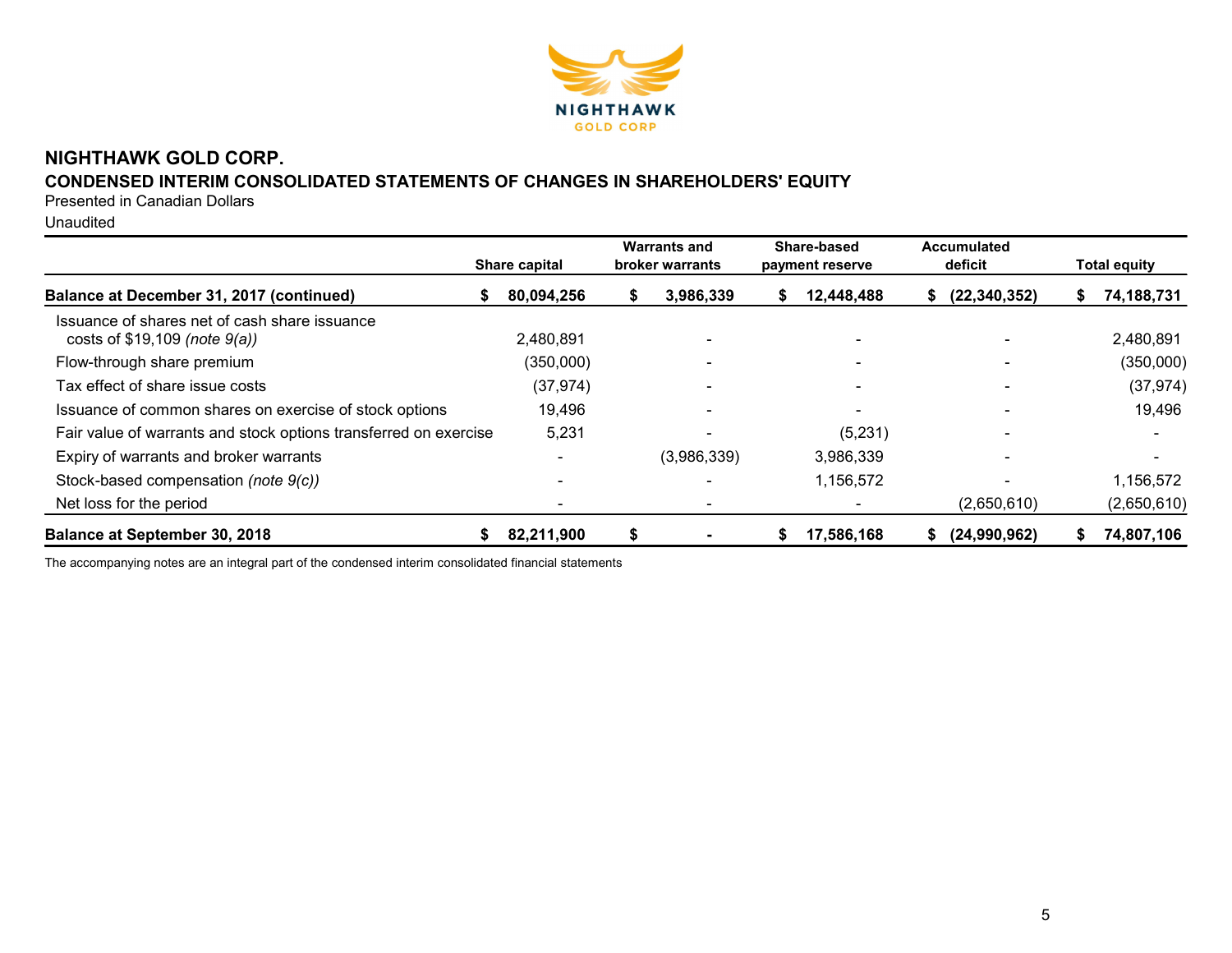

## NIGHTHAWK GOLD CORP. CONDENSED INTERIM CONSOLIDATED STATEMENTS OF CASH FLOWS Presented in Canadian Dollars

**Unaudited** 

| For the nine months ended September 30,             | 2018                   | 2017           |
|-----------------------------------------------------|------------------------|----------------|
| Cash provided by (used in)                          |                        |                |
| <b>Operations</b>                                   |                        |                |
| Net loss for the period                             | $(2,650,610)$ \$<br>\$ | (3, 106, 779)  |
| Items not involving cash:                           |                        |                |
| Deferred income tax provision                       | 3,671,613              | 2,406,110      |
| Stock-based compensation                            | 875,408                | 1,912,148      |
| Gain on sale of mineral property                    |                        | (180,000)      |
| Flow-through share premium                          | (2,803,649)            | (2,276,066)    |
| Unrealized loss on investments                      | 100,000                |                |
| Change in non-cash working capital:                 |                        |                |
| Amounts receivable                                  | (305, 260)             | (145, 329)     |
| Prepaid expenses and supplies                       | (73, 218)              | (248, 217)     |
| Accounts payable and accrued liabilities            | 1,770,083              | 905,343        |
|                                                     | 584,367                | (732, 790)     |
| <b>Financing</b>                                    |                        |                |
| Issuance of common shares, net of share issue costs | 2,480,891              | 23,502,277     |
| Exercise of warrants                                |                        | 49,000         |
| Exercise of stock options                           | 19,496                 | 694,140        |
|                                                     | 2,500,387              | 24,245,417     |
| Investing                                           |                        |                |
| Exploration and evaluation costs                    | (12,706,757)           | (10, 111, 077) |
| Acquisition costs                                   | (119, 744)             | (81, 533)      |
|                                                     | (12,826,501)           | (10,192,610)   |
| Increase (decrease) in cash                         | (9,741,747)            | 13,320,017     |
| Cash, beginning of period                           | 26,095,840             | 14,324,806     |
|                                                     |                        |                |
| Cash, end of period                                 | 16,354,093 \$<br>\$    | 27,644,823     |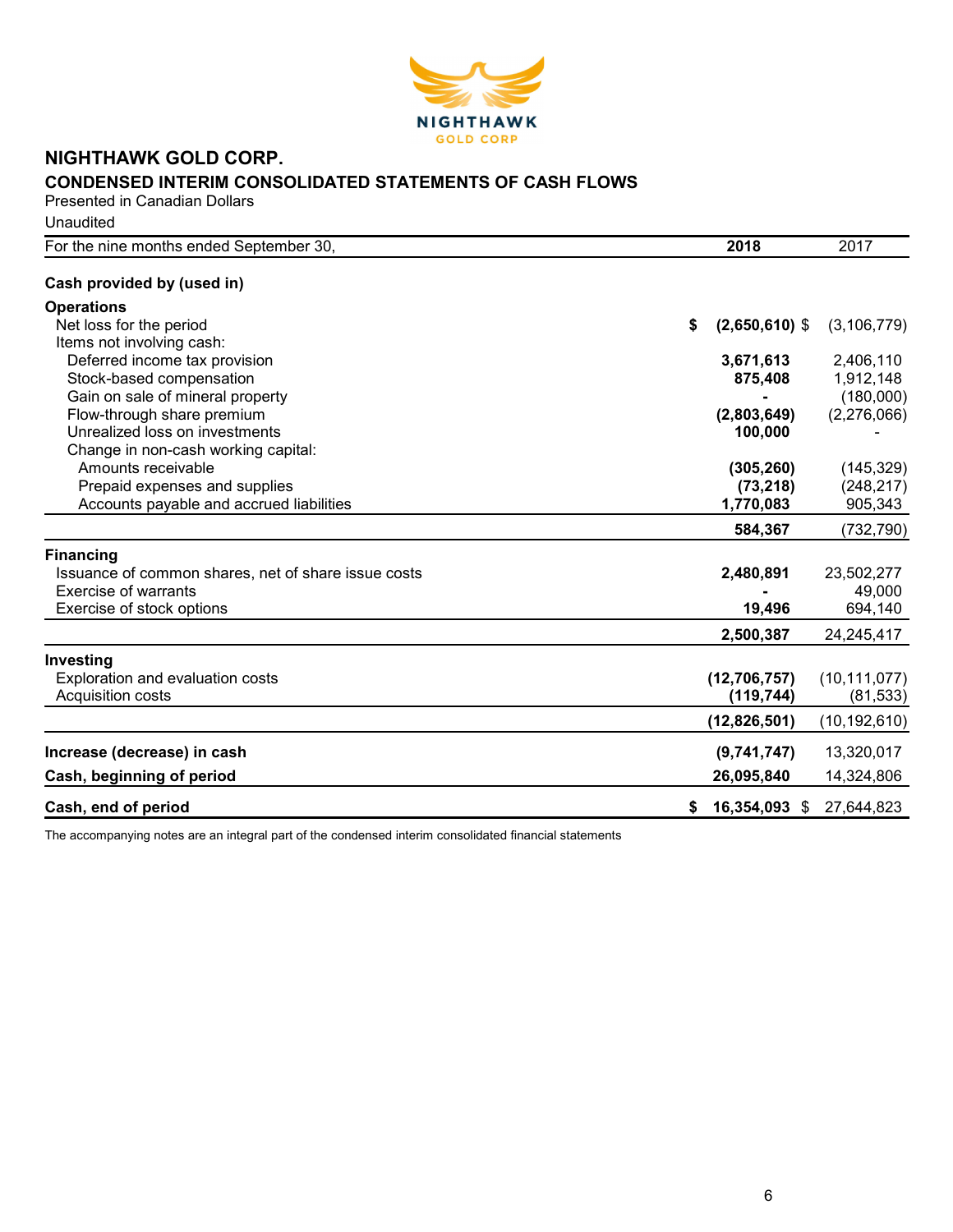

Unaudited

For the nine months ended September 30, 2018

## 1. NATURE OF OPERATIONS

Nighthawk Gold Corp. ("Nighthawk" or the "Company") was incorporated on January 8, 2004 under the Business Corporations Act (Ontario) and is a publicly listed Canadian junior resource company with exploration and evaluation assets in Canada. Nighthawk is engaged in the identification, acquisition, exploration and evaluation of gold properties, is listed on the Toronto Stock Exchange ("TSX"), and trades under the symbol NHK. To date, Nighthawk has not earned any revenue from operations. The Company's registered office is located at Suite 301, 141 Adelaide Street West, Toronto, Ontario, Canada, M5H 3L5.

The condensed interim consolidated financial statements for the nine months ended September 30, 2018 have been approved for issue by the Board of Directors on November 12, 2018.

Nighthawk is in the exploration stage and is subject to risks and challenges similar to companies in a comparable stage. These risks include, but are not limited to, the challenges of securing adequate capital in view of exploration, development and operational risks inherent in the mining industry; changes in government policies and regulations; the ability to obtain the necessary environmental permitting; challenges in future profitable production or, alternatively Nighthawk's ability to dispose of its exploration and evaluation assets on an advantageous basis; as well as global economic, precious and base metal price volatility; all of which are uncertain.

#### 2. BASIS OF PRESENTATION

These unaudited condensed interim consolidated financial statements have been prepared in accordance with IAS 34 - Interim Financial Reporting on the basis of International Financial Reporting Standards ("IFRS") and interpretations as approved by the International Accounting Standards Board ("IASB") and are presented in Canadian dollars.

These unaudited condensed interim consolidated financial statements have been prepared on a going concern basis, under the historical cost convention, except fair value through profit and loss assets which are carried at fair value, and have been prepared using the accrual basis of accounting except for cash flow information.

The unaudited condensed interim consolidated statement of cash flows shows the changes in cash arising during the year from operating activities, investing activities and financing activities.

The cash flows from operating activities are determined by using the indirect method. Net loss is therefore adjusted by non-cash items, such as deferred tax expenses (recoveries), stock-based compensation, write-down of exploration and evaluation assets, flow-through share premium, accretion expense, as well as changes from amounts receivable, prepaid expenses and supplies, and accounts payable and accrued liabilities. In addition, all income and expenses from cash transactions that are attributable to investing or financing activities are eliminated. The cash flows from investing and financing activities are determined by using the direct method.

These consolidated financial statements have been prepared under the historical cost convention, except fair value through profit and loss assets which are carried at fair value, and have been prepared using the accrual basis of accounting except for cash flow information.

#### 3. SIGNIFICANT ACCOUNTING POLICIES

The financial framework and accounting policies applied in the preparation of these unaudited condensed interim consolidated financial statements are consistent with those as disclosed in its most recently completed audited consolidated financial statements for the transitional fiscal year ended December 31, 2017.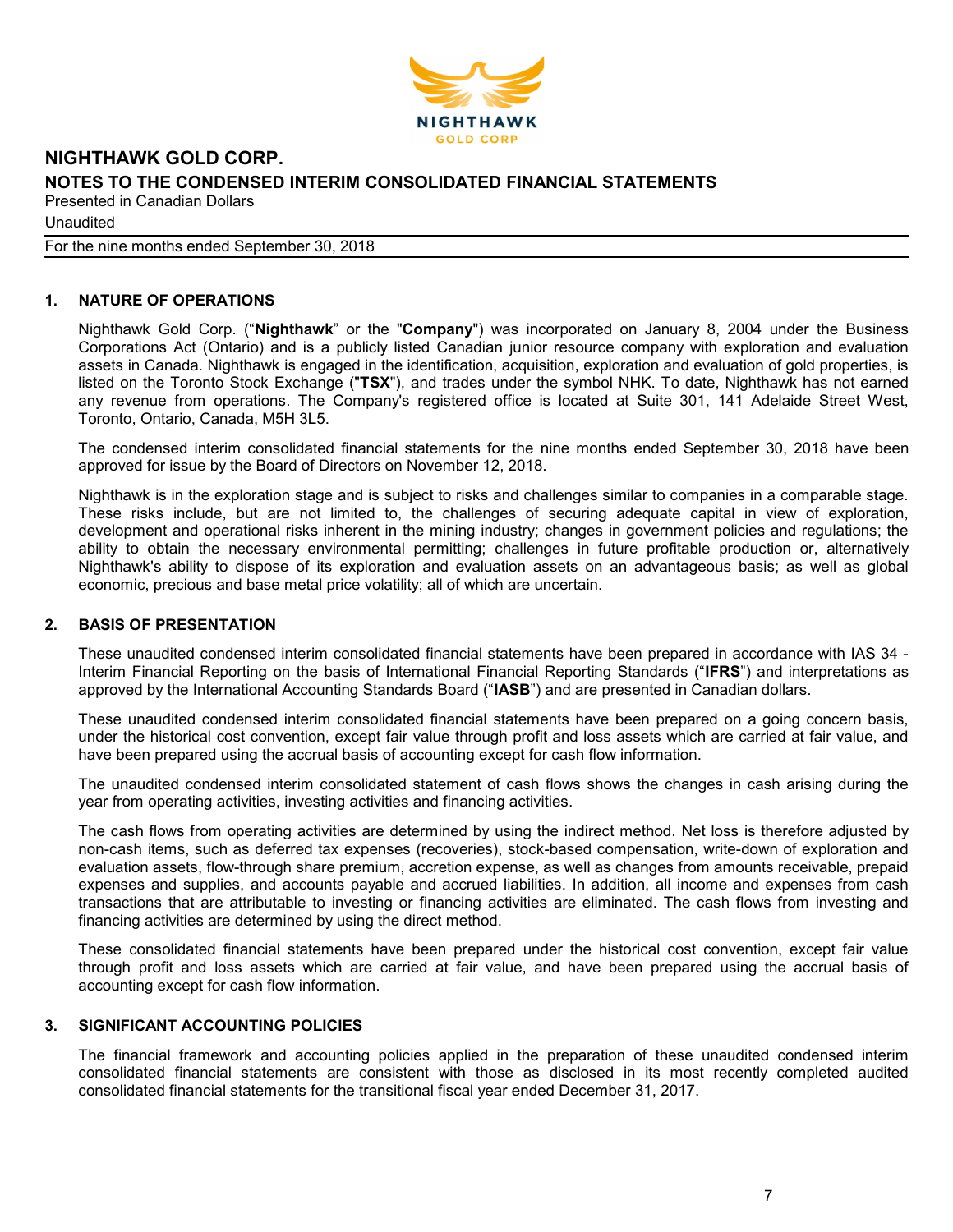

**Unaudited** 

For the nine months ended September 30, 2018

## 3. SIGNIFICANT ACCOUNTING POLICIES (continued)

## (a) Changes in Accounting Policies

The Company has adopted the following standard during the nine months ended September 30, 2018:

(i) IFRS 9 - Financial Instruments - The IASB issued IFRS 9 in October 2010 and will replace IAS 39, Financial Instruments: Recognition and Measurement. IFRS 9 uses a single approach to determine whether a financial asset is measured at amortized cost or fair value, replacing the multiple rules in IAS 39. The approach in IFRS 9 is based on how an entity manages its financial instruments in the context of its business model and the contractual cash flow characteristics of the financial assets. Most of the requirements in IAS 39 for classification and measurement of financial liabilities were carried forward unchanged to IFRS 9. The new standard also requires a single impairment method to be used, replacing the multiple impairment methods in IAS 39. The effective date for the application of IFRS 9 is January 1, 2018.

Nighthawk's adoption of IFRS 9 did not have a material financial impact upon the condensed interim consolidated financial statements.

#### (b) Recent Accounting Pronouncements

Certain pronouncements were issued by the IASB are mandatory for accounting periods after September 30, 2018 or later periods. Many are not applicable or do not have a significant impact to Nighthawk and have been excluded from the discussion below. The following have not yet been adopted and are being evaluated to determine their impact on Nighthawk.

(i) In January 2016, the International Accounting Standards Board (IASB) issued a new International Financial Reporting Standard (IFRS) on lease accounting which was incorporated into Part I of the CPA Canada Handbook – Accounting by the Accounting Standards Board (AcSB) in June 2016. IFRS 16 supersedes IAS 17 Leases, IFRIC 4 Determining Whether an Arrangement Contains a Lease, SIC-15 Operating Leases - Incentives and SIC-27 Evaluating the Substance of Transactions Involving the Legal Form of a Lease. IFRS 16 introduces a single lessee accounting model that requires a lessee to recognize assets and liabilities for all leases with a term of more than 12 months, unless the underlying asset is of low value. Lease assets and liabilities are initially recognized on a present value basis and subsequently, similarly to other non-financial assets and financial liabilities, respectively. The lessor accounting requirements are substantially unchanged and, accordingly, continue to require classification and measurement as either operating or finance leases. The new standard also introduces detailed disclosure requirements for both the lessee and lessor. The new standard is effective for annual periods beginning on or after January 1, 2019. Earlier application is permitted for entities that also apply IFRS 15 Revenue from Contracts with Customers. Nighthawk's adoption of IFRS 16 will not have a material financial impact upon the audited consolidated financial statements.

#### 4. CRITICAL ACCOUNTING ESTIMATES AND SIGNIFICANT JUDGEMENTS

The preparation of these condensed interim consolidated financial statements requires management to make certain estimates and assumptions that affect the reported amounts of assets and liabilities at the date of the condensed interim consolidated financial statements and reported amounts of revenues and expenses during the reporting period. Actual outcomes could differ from these estimates. These condensed interim consolidated financial statements include estimates which, by their nature, are uncertain. The impacts of such estimates are pervasive throughout the condensed interim consolidated financial statements, and may require accounting adjustments based on future occurrences. Revisions to accounting estimates are recognized in the period in which the estimate is revised and future periods if the revision affects both current and future periods. These estimates are based on historical experience, current and future economic conditions and other factors, including expectations of future events that are believed to be reasonable under the circumstances.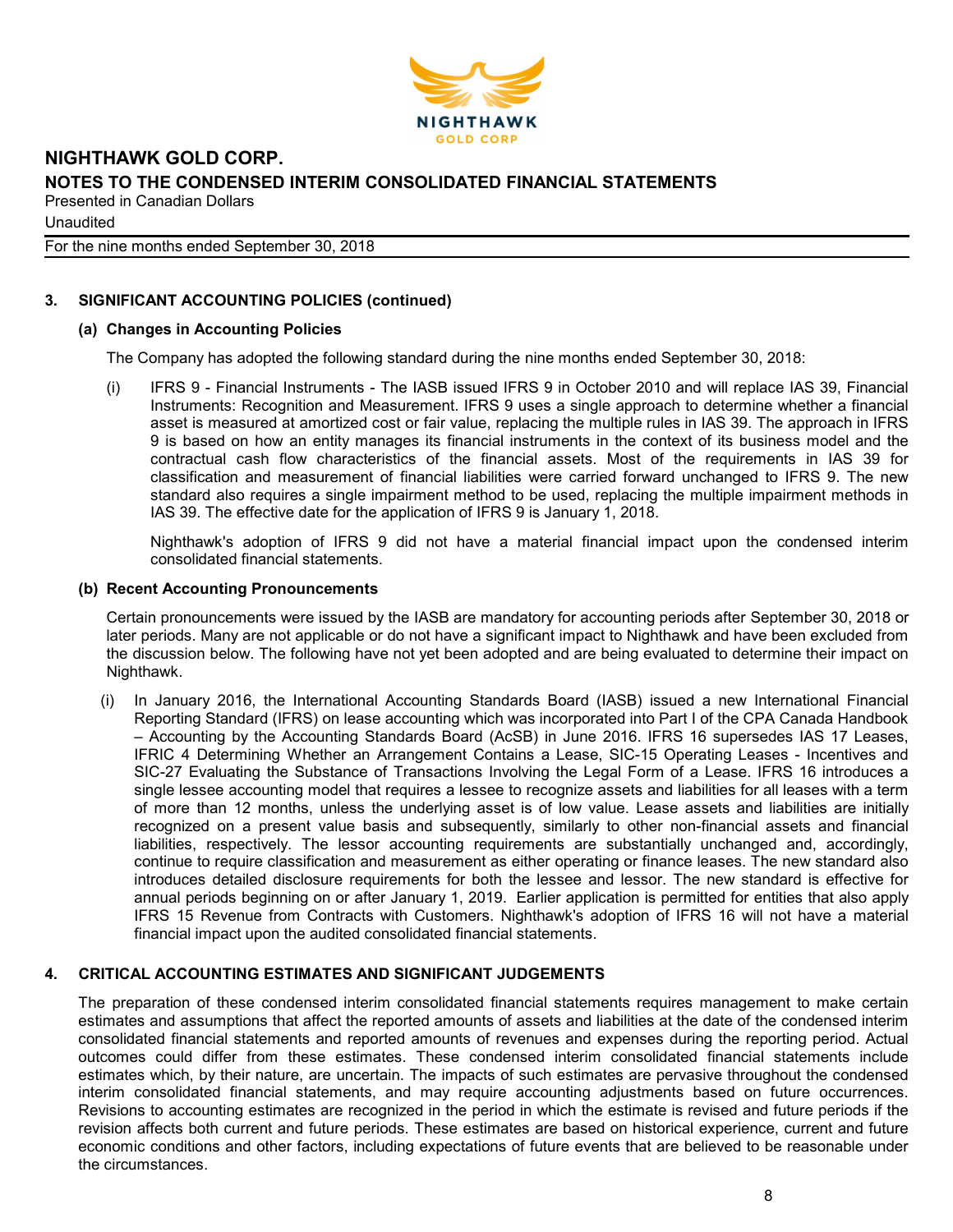

**Unaudited** 

For the nine months ended September 30, 2018

## 4. CRITICAL ACCOUNTING ESTIMATES AND SIGNIFICANT JUDGEMENTS (continued)

Significant assumptions about the future and other sources of estimation and judgemental uncertainty that management has made at the consolidated statement of financial position reporting date, that could result in a material adjustment to the carrying amounts of assets and liabilities, in the event that actual results differ from assumptions made, relate to, but are not limited to, the following:

- (i) Nighthawk assesses the carrying value of exploration and evaluation assets at each reporting period to determine whether any indication of impairment exists. When an impairment exists, the calculation of recoverable amount requires the use of estimates and assumptions such as long-term commodity prices, discount rates, recoverable metals, and operating performance;
- (ii) the calculation of the fair value of warrants, broker warrants and stock options issued by Nighthawk requires the use of estimates of inputs in the Black-Scholes option pricing valuation model;
- (iii) the calculation of the reclamation liability and provision for service obligation, being the present value of the estimated costs to restore the properties is discounted at rates which reflect current market assessments and the risks specific to the liability. The calculation requires management to estimate the total restoration costs, timing of remediation and an appropriate discount rate; and
- (iv) valuation of deferred income taxes.

## 5. RESTRICTED CASH

During the year ended July 31, 2011, Nighthawk posted two irrevocable standby letters of credit with a Canadian chartered bank in the amount of \$401,000 (collectively, the "Permit LOC's") to provide security under its land use permit and water access licence for the existing reclamation work associated with the Damoti Reclamation Obligation (notes 6 and 8) as well as with its exploration activities relating to the Indin Lake Gold Property in the Northwest Territories, Canada. In March 2012, Nighthawk posted additional security of \$78,000 (the "Additional Security") upon receiving approval on its updated land use permit, which was submitted to support its expanded exploration activities on its Indin Lake Gold Property. The updated land use permit and the water access licence are valid until February 2019. The Permit LOC's are secured by guaranteed investment certificates (the "Permit GIC's") at a Canadian chartered bank for the same amount. The Permit GIC's and the Additional Security may be recovered by Nighthawk at expiration of the land use permit and water access licence in absence of any environmental disturbances provided Nighthawk carries out activities to satisfy the Damoti Reclamation Obligation.

On January 26, 2012, under the terms of its agreement to acquire 100% ownership of the mineral claims and leases of the former producing Colomac Gold Mine (the "Colomac Gold Project") (note 6), Nighthawk entered into three letters of credit totaling \$5,000,000 at a Canadian chartered bank in favour of Aboriginal Affairs and Northern Development Canada ("AANDC") to secure Nighthawk's service obligation to perform reclamation services on three other sites as follows: \$3,000,000 for the Diversified site, \$1,000,000 for the Spider Lake site and \$1,000,000 for the Chalco Lake site (collectively, the "Colomac LOC's") (note 7). The Colomac LOC's are secured by guaranteed investment certificates (the "Colomac GIC's") at a Canadian chartered bank for the same amounts. Upon completion of the service obligation with respect to each reclamation site to the satisfaction of an independent third party engineer, the Colomac LOC's with respect to each site will be released and the hold restriction on the related Colomac GIC will be eliminated. At any time, the Company may terminate the liability relating to this service obligation, but as a consequence would relinquish the related Colomac GIC still held as security against the Colomac LOC's at that time.

In Fiscal 2013, the reclamation activities at the Chalco Lake site were completed and the approval of the third party engineer was obtained. As a result, the Colomac LOC with respect to the Chalco Lake site was released and the hold restriction on \$1,000,000 was eliminated at that time (note 7).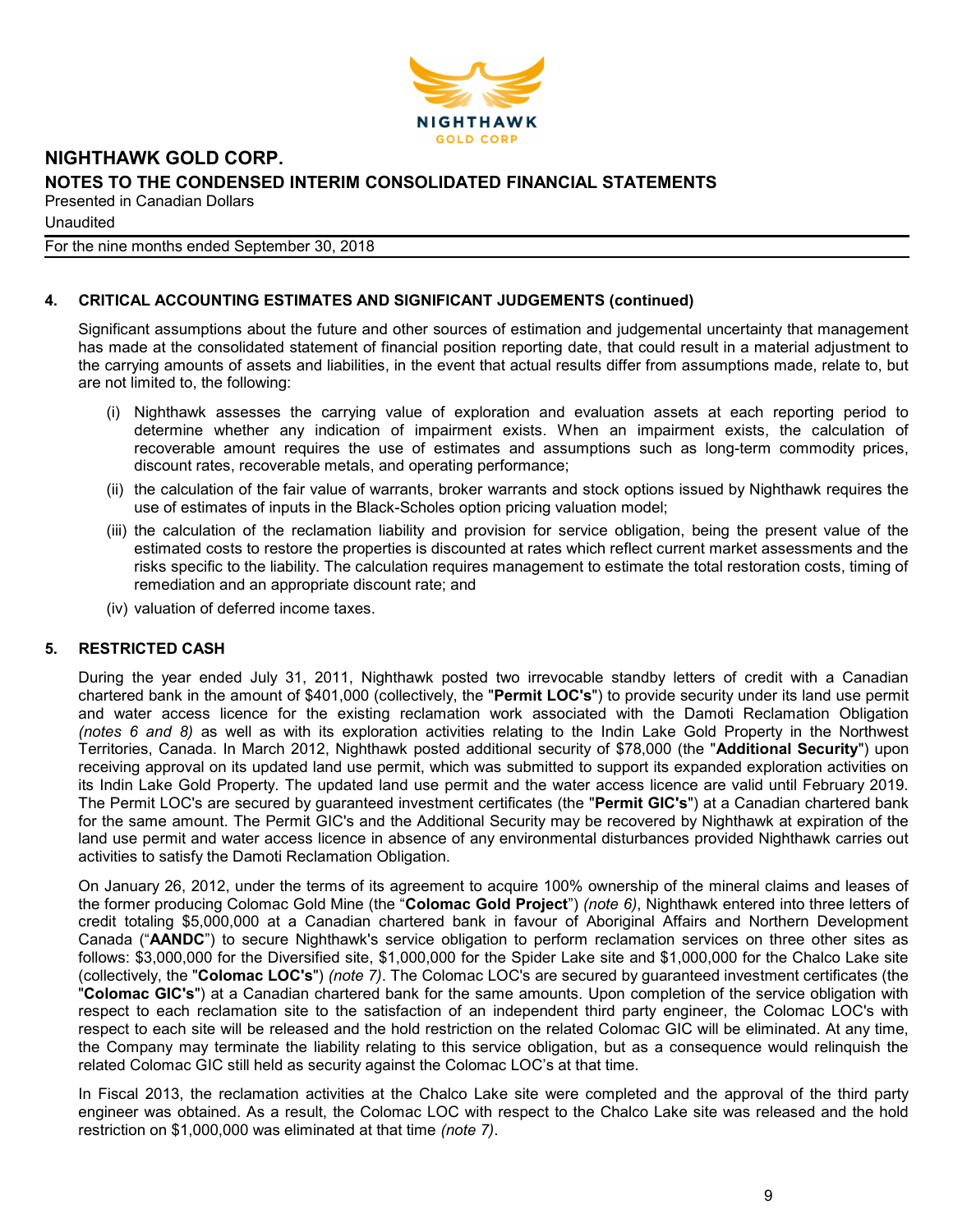

**Unaudited** 

For the nine months ended September 30, 2018

## 5. RESTRICTED CASH (continued)

|                                                    | Permit<br>security | Colomac<br>GIC's | Total<br>restricted cash |
|----------------------------------------------------|--------------------|------------------|--------------------------|
| Balance - December 31, 2017 and September 30, 2018 | 479.000 \$         | 4,000,000 \$     | 4.479.000                |

### 6. EXPLORATION AND EVALUATION ASSETS

|                                          | December 31, 2017 |  |             | <b>September 30, 2018</b> |                |   |             |     |                    |      |                      |
|------------------------------------------|-------------------|--|-------------|---------------------------|----------------|---|-------------|-----|--------------------|------|----------------------|
|                                          | Option &          |  |             |                           |                |   | Option &    |     |                    |      |                      |
|                                          | acquisition       |  |             |                           |                |   | acquisition |     |                    |      |                      |
| <b>Mineral Property</b>                  | costs             |  | Exploration |                           | <b>Balance</b> |   | costs       |     | <b>Exploration</b> |      | <b>Balance</b>       |
| Indin Lake Gold Property \$10,287,885 \$ |                   |  | 43,046,015  | - \$                      | 53,333,900     | S | 10,407,629  | \$. | 56,033,936         | - \$ | 66,441,565           |
|                                          |                   |  |             |                           |                |   |             |     |                    |      | <b>Indin Lake</b>    |
| <b>Mineral Property</b>                  |                   |  |             |                           |                |   |             |     |                    |      | <b>Gold Property</b> |
| Balance - December 31, 2017              |                   |  |             |                           |                |   |             |     |                    | \$   | 53,333,900           |
| Acquisition costs                        |                   |  |             |                           |                |   |             |     |                    |      | 119,744              |
| <b>Exploration expenditures</b>          |                   |  |             |                           |                |   |             |     |                    |      | 12,987,921           |
| Balance - September 30, 2018             |                   |  |             |                           |                |   |             |     |                    | \$   | 66,441,565           |

(1) Expenditures for the nine months ended September 30, 2018 includes \$281,164 of non-cash capitalized stock-based compensation (nine months ended September 30, 2017 - \$814,455).

## Indin Lake Gold Property

In August 2008, Nighthawk acquired 6 mining leases and 6 mining claims (the "Damoti Lake Property") which lie within Nighthawk's Indin Lake Gold Property in the Indin Lake Greenstone Belt located approximately 200 kilometres north of Yellowknife, Northwest Territories. The Damoti Lake Property is subject to an existing 2% net smelter return royalty. Upon acquisition, a reclamation obligation existed at the Damoti Lake Property (the "Damoti Reclamation Obligation"). At the time of acquisition, the estimated cost of the Damoti Reclamation Obligation could not be reliably measured. Nighthawk has since carried out environmental assessments using a third party specialist and has estimated the cost of the Damoti Reclamation Obligation to be \$401,150 (note 8). Nighthawk has capitalized the Damoti Reclamation Obligation, and related assessment costs, as acquisition costs related to the Damoti Lake Property as the liability was assumed at acquisition. During the nine months ended September 30, 2018, Nighthawk incurred \$86,544 of assessment costs which have been capitalized as acquisition costs.

Under agreements dated January 7, 2011, and as amended on April 4, 2013, Nighthawk acquired 100% interest in 15 mining leases and 3 mining claims (the "Indin Lake Properties") within the Indin Lake Greenstone Belt, subject to existing net smelter royalties on certain claims ranging from 2% to 5%, by making payments of cash and shares totalling \$725,000. In January and April 2011, Nighthawk staked 107 additional mining claims in the Northwest Territories which link the Indin Lake Properties and the Damoti Lake Property, thereby consolidating much of the Indin Lake Gold Property's ground.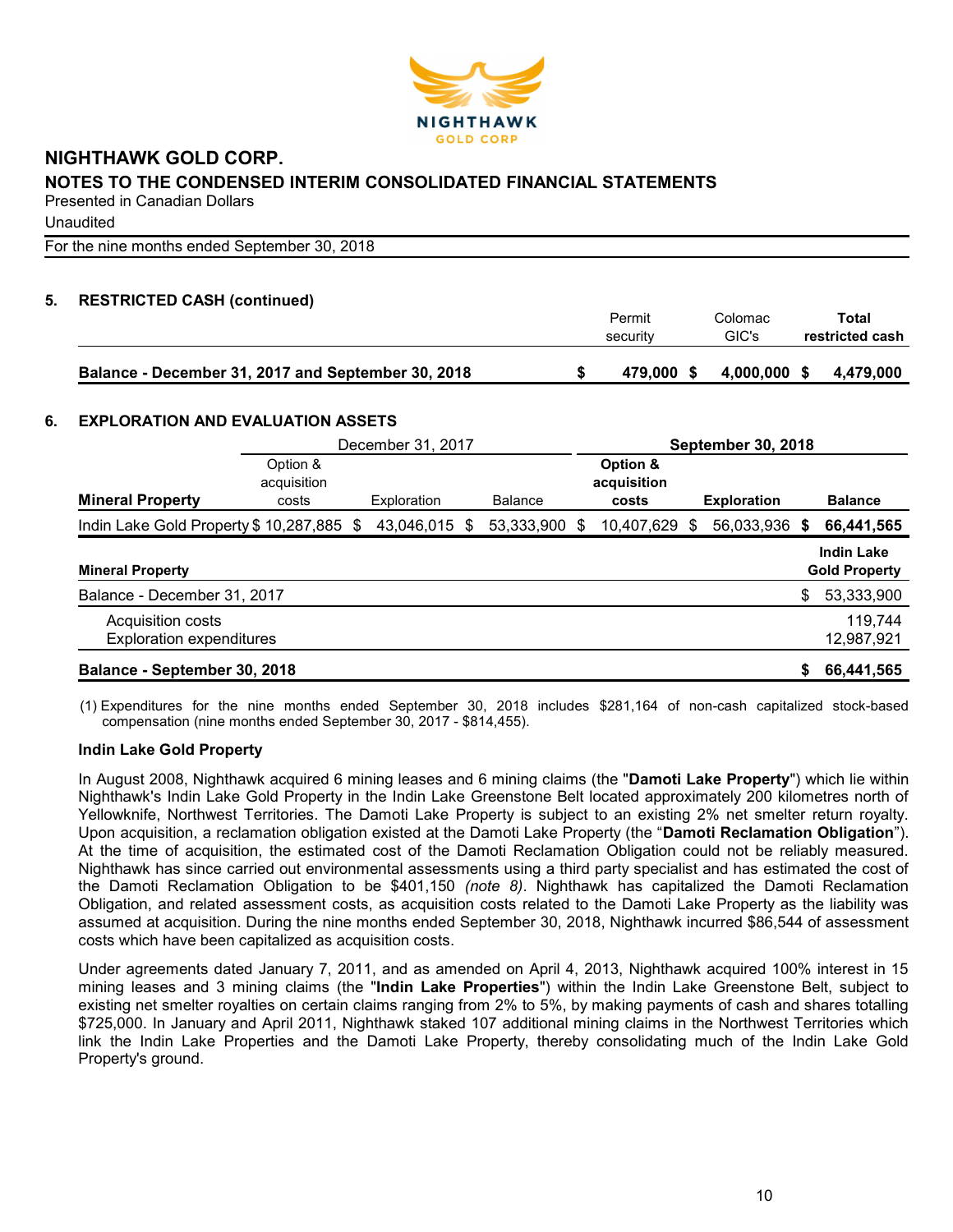

**Unaudited** 

For the nine months ended September 30, 2018

## 6. EXPLORATION AND EVALUATION ASSETS (continued)

In January 2012, Nighthawk completed an agreement to acquire 100% ownership of the mineral claims and leases of the Colomac Gold Project, located within the Indin Lake Greenstone Belt and contiguous to and surrounded by Nighthawk's existing Indin Lake Gold Property in the Northwest Territories, from AANDC. As consideration for the Colomac Gold Project, Nighthawk committed to perform reclamation services on three other sites within the Indin Lake Gold Property land package which are the responsibility of AANDC: the Diversified, Chalco Lake, and Spider Lake sites. The obligation for the services is to be carried out on behalf of AANDC to a maximum of \$5,000,000. See note 7 for further details on the provision for service obligation remaining at September 30, 2018. The Company did not assume the reclamation liabilities of these three sites and is not responsible for any historical environmental liabilities associated with the Colomac Gold Project. At any time, the Company may terminate the liability relating to this service obligation, but as a consequence would relinquish the related Colomac GIC still held as security against the Colomac LOC's at that time.

## 7. PROVISION FOR SERVICE OBLIGATION

As consideration for the Colomac Gold Project (note 6), Nighthawk agreed to perform reclamation services on three other sites within the Indin Lake Gold Property land package which are the responsibility of AANDC: Diversified, Chalco Lake, and Spider Lake. The obligation for the reclamation services is to be carried out on behalf of AANDC to a maximum of \$5,000,000. Upon closing, Nighthawk entered into the Colomac LOC's totaling \$5,000,000 in favour of AANDC to secure Nighthawk's obligation to perform the services for each site. The Colomac LOC's are secured by the Colomac GIC's at a Canadian chartered bank for the same amounts (note 5).

Nighthawk did not assume the reclamation liabilities of these three sites. Upon completion of the service obligation with respect to each site to the satisfaction of an independent third party engineer, the Colomac LOC's with respect to each site will be released and the hold restriction on the related Colomac GIC will be eliminated. At any time, the Company may terminate the liability relating to this service obligation, but as a consequence would relinquish the related Colomac GIC still held as security against the Colomac LOC's at that time. In March 2013, the reclamation activities at the Chalco Lake site were completed upon approvals of the third party engineer.

|                                                    | <b>Service Obligation</b> |
|----------------------------------------------------|---------------------------|
| Balance - December 31, 2017 and September 30, 2018 | 3,012,314                 |

#### 8. RECLAMATION PROVISION

Upon acquisition of the Damoti Lake Property (note 6), the Damoti Reclamation Obligation existed at the Damoti Lake Property. At the time of acquisition, the estimated cost of the Damoti Reclamation Obligation could not be reliably measured. Nighthawk has since carried out environmental assessments using a third party specialist and estimated the cost of the Damoti Reclamation Obligation to be \$401,150. Nighthawk posted the Permit GIC's, to secure the Permit LOC's, and remitted the Additional Security for an amount of \$479,000 (note 5) to provide security under its land use permit and water access licence for the Damoti Reclamation Obligation as well as for exploration activities relating to the Indin Lake Gold Property.

| Balance - December 31, 2017 and September 30, 2018 | 401,150 |
|----------------------------------------------------|---------|

Amount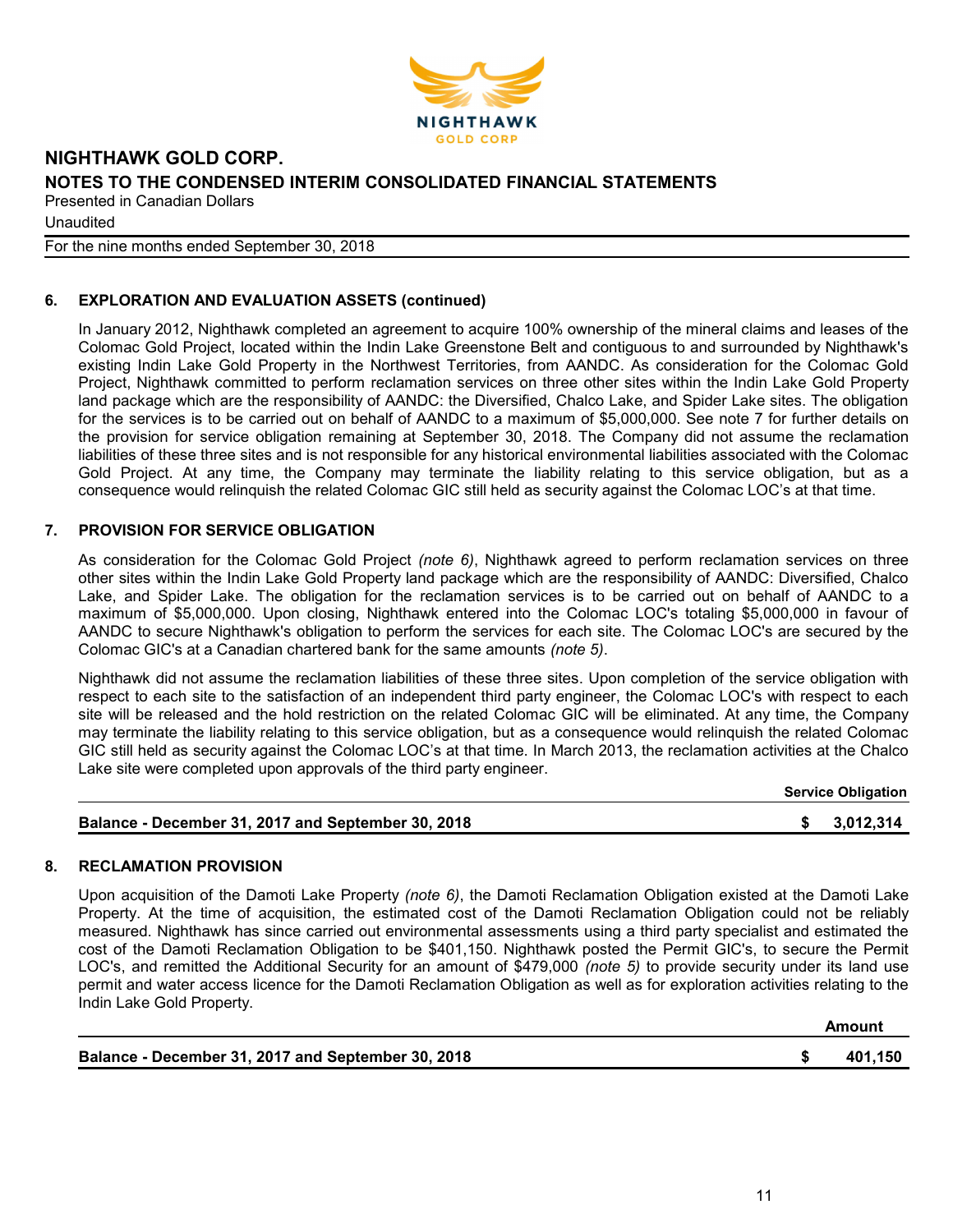

Unaudited

For the nine months ended September 30, 2018

## 9. SHARE CAPITAL

## (a) Common Shares Authorized Capital - Unlimited common shares Issued

|                                                          | Number of<br>shares | Consideration |
|----------------------------------------------------------|---------------------|---------------|
| Balance - December 31, 2017                              | 188,541,010 \$      | 80,094,256    |
| Issued for cash - flow-through private placement         | 5,000,000           | 2,500,000     |
| Flow-through share premium                               | -                   | (350,000)     |
| Issue costs                                              | -                   | (19, 109)     |
| Tax effect of share issue costs                          |                     | (37, 974)     |
| Exercise of stock options                                | 64.986              | 19,496        |
| Fair value of stock options transferred to common shares |                     | 5,231         |
| Balance - September 30, 2018                             | 193,605,996<br>S.   | 82,211,900    |

On July 11, 2018, Nighthawk completed a non-brokered private placement financing of 5,000,000 flow-through shares at a price of \$0.50 per share for gross proceeds of \$2,500,000. Share issue costs in relation to the financing were \$19,109.

#### (b) Warrants

|                                        | <b>Warrants</b> | <b>Broker</b><br>warrants | <b>Allocated</b><br>value |
|----------------------------------------|-----------------|---------------------------|---------------------------|
| Balance - December 31, 2017            | 15.911.042      | 754.631 \$                | 3,986,339                 |
| Expiry of warrants and broker warrants | (15, 911, 042)  | (754, 631)                | (3,986,339)               |
| Balance - September 30, 2018           | ۰               | $\blacksquare$            | $\blacksquare$            |

On September 2, 2018, 15,911,042 warrants and 754,631 broker warrants relating to bought deal private placement in March 2017 expired unexercised.

## (c) Contributed Surplus

## Share-based Payment Reserve

| Balance - September 30, 2018           | 17,586,168 |
|----------------------------------------|------------|
| Expiry of warrants and broker warrants | 3,986,339  |
| Exercise of stock options              | (5,231)    |
| Stock-based compensation - capitalized | 281,164    |
| Stock-based compensation - expensed    | 875.408    |
| Balance - December 31, 2017            | 12,448,488 |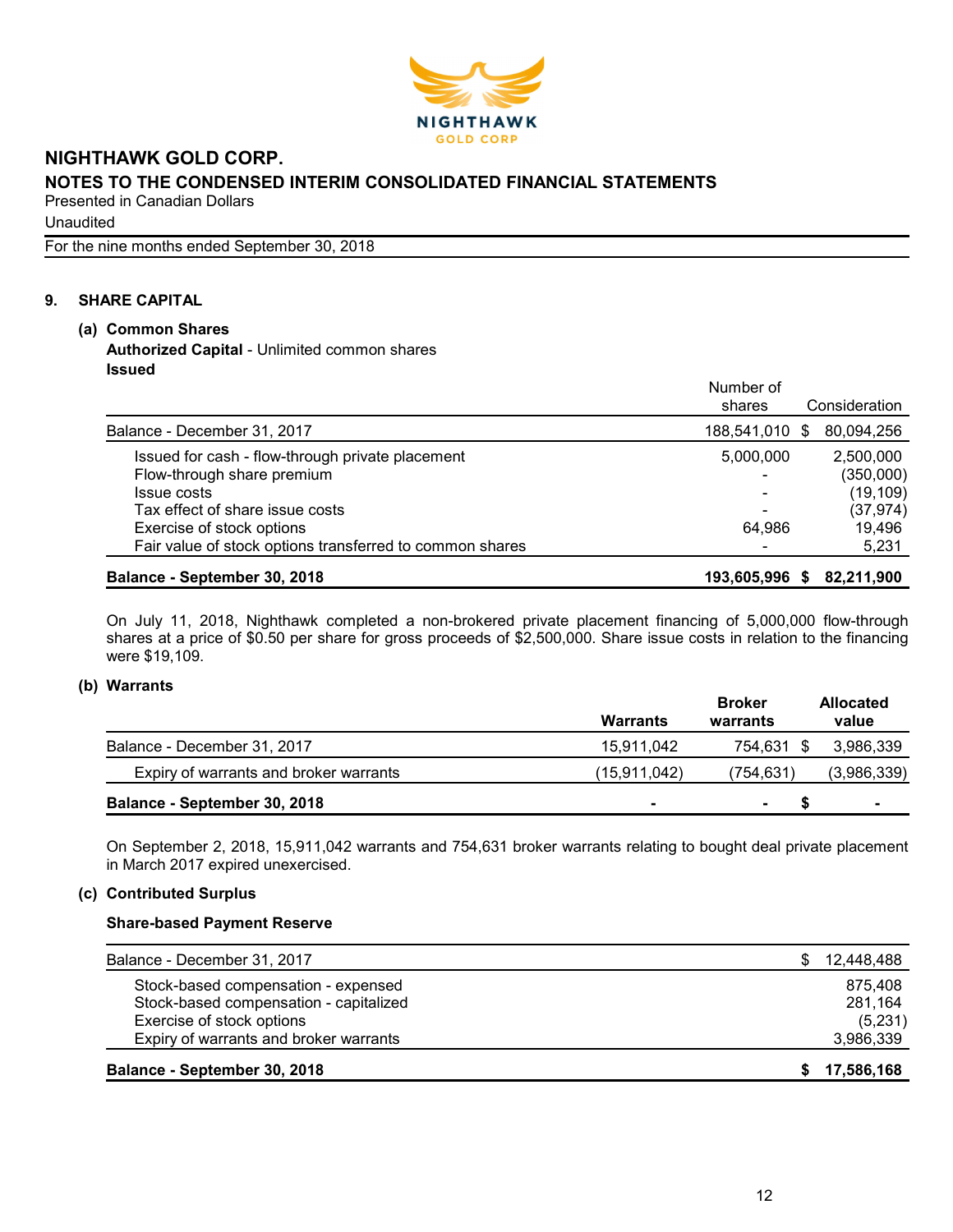

**Unaudited** 

For the nine months ended September 30, 2018

#### 9. SHARE CAPITAL (continued)

#### (c) Contributed Surplus (continued)

#### Incentive Plans

The shareholders of Nighthawk have approved a stock option plan (the "Stock Option Plan") and a share unit plan (the "Share Unit Plan" and together with the Stock Option Plan, the "Incentive Plans"). The Incentive Plans supersede the previous option plan of Nighthawk, however, awards outstanding under the previous option plan continue to be outstanding and governed by the previous stock option plan. The Incentive Plans are each a "rolling evergreen" plan and provide that the number of common shares of Nighthawk available for issuance from treasury under the Incentive Plans or any other security based compensation arrangement (pre-existing or otherwise, including the previous option plan), subject to adjustments, shall not exceed 10% of the issued and outstanding common shares of the Nighthawk at the time of grant. Any increase in the issued and outstanding common shares of Nighthawk will result in an increase in the available number of common shares issuable under the Incentive Plans. Any issuance of common shares from treasury pursuant to the settlement of stock options or share units granted pursuant to the Incentive Plans shall automatically replenish the number of common shares issuable under the Incentive Plans. When each option or share unit is exercise/settled (as applicable), cancelled or terminated, a common share shall automatically be made available for the grant of a stock option/share unit under the Incentive Plans.

#### Stock Option Plan

The Stock Option Plan provides for the issuance of stock options to acquire common shares to employees, directors, officers, consultants, and management company employees of Nighthawk. The period within which stock options may be exercised and the number of stock options which may be exercised in any such period are determined by the Board of Directors at the time of grant of such stock options, however, that the maximum term of any stock option awarded under the Stock Option Plan is ten (10) years. The exercise price per common shares under a stock option is determined by the Board of Directors, but in any event, shall not be lower than the "market price" of the common shares on the date of grant of the stock option.

#### Share Unit Plan

The Share Unit Plan provides for the issuance of share units to employees, directors, officers, consultants, and management company employees of Nighthawk. Share units are units created by means of an entry on the books of Nighthawk representing the right to receive one common share (subject to adjustments) issued from treasury per share unit. The number of share units granted and any applicable vesting conditions are determined in the discretion of the Board of Directors (or a committee thereof) on the date of grant. In granting share units, the Board of Directors (or a committee thereof) may include other terms, conditions, and/or vesting criteria which are not inconsistent with the Share Unit Plan. Share units are settled by way of issuance of common shares from treasury as soon as practicable following the maturity date in accordance with the Share Unit Plan. As of September 30, 2018, there are no share units issued.

| Number of<br>options | Weighted<br>average<br>exercise price                    |
|----------------------|----------------------------------------------------------|
|                      | 0.48                                                     |
| 3,805,000            | 0.40                                                     |
|                      | 0.30                                                     |
|                      | 0.60                                                     |
|                      | 0.46                                                     |
|                      | 12,471,280 \$<br>(64, 986)<br>(490,000)<br>15,721,294 \$ |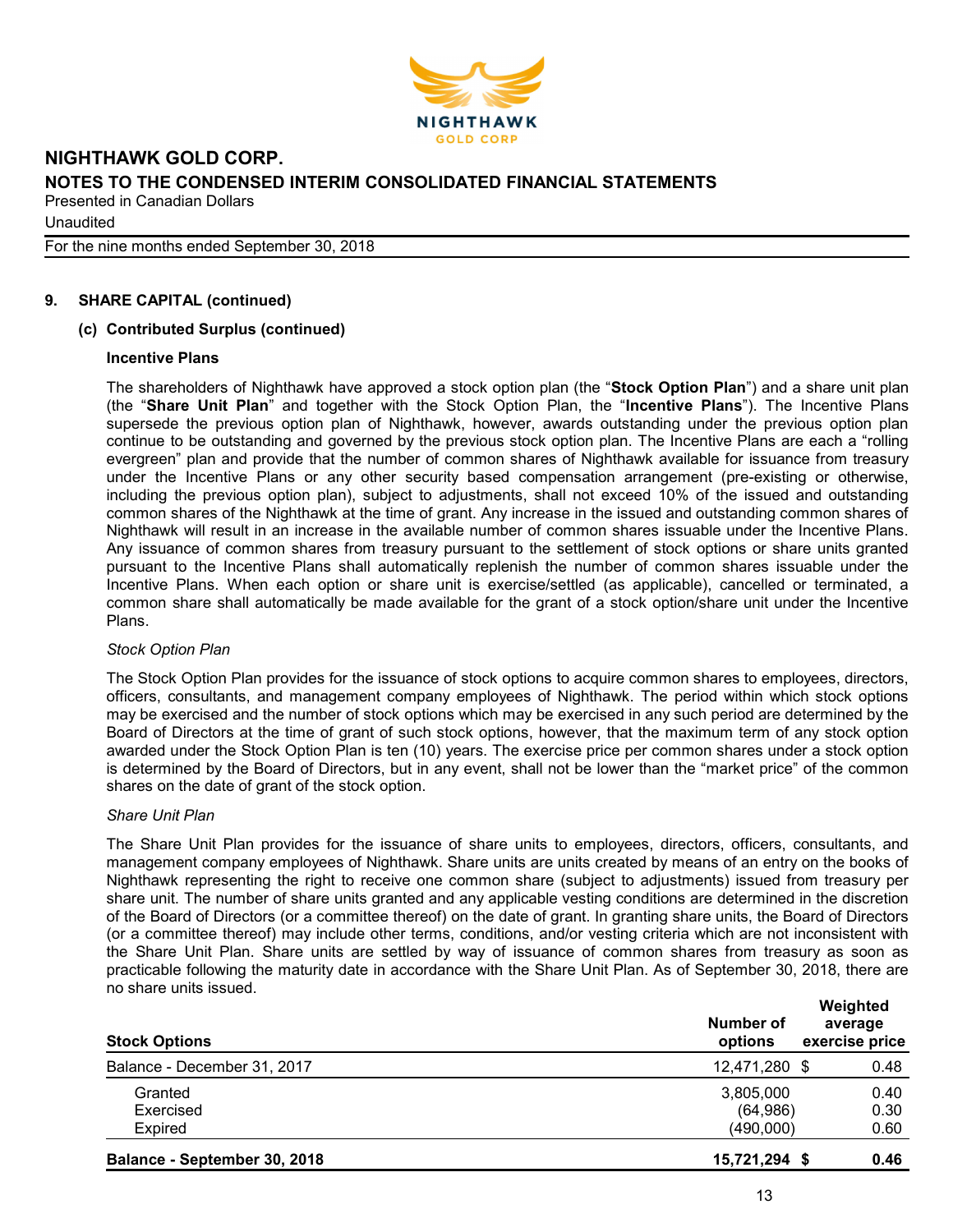

Unaudited

For the nine months ended September 30, 2018

#### 9. SHARE CAPITAL (continued)

## (c) Contributed Surplus (continued)

A summary of Nighthawk's outstanding stock options at September 30, 2018 is presented below:

| <b>Grant date</b>  | <b>Options</b><br>outstanding | <b>Options</b><br>exercisable | <b>Exercise price</b> | <b>Weighted average</b><br>remaining life<br>(years) |
|--------------------|-------------------------------|-------------------------------|-----------------------|------------------------------------------------------|
| November 29, 2013  | 364,000                       | 364,000                       | \$0.50                | 0.2                                                  |
| March 12, 2014     | 276.193                       | 276,193                       | \$0.46                | 0.4                                                  |
| June 10, 2014      | 568.634                       | 568.634                       | \$0.61                | 0.7                                                  |
| August 12, 2014    | 162,467                       | 162,467                       | \$0.61                | 0.9                                                  |
| December 17, 2014  | 1,850,000                     | 1.850.000                     | \$0.34                | 1.2                                                  |
| December 1, 2015   | 1,665,000                     | 1,665,000                     | \$0.15                | 2.2                                                  |
| June 8, 2016       | 2,430,000                     | 2,430,000                     | \$0.25                | 2.7                                                  |
| July 4, 2016       | 450,000                       | 450,000                       | \$0.37                | 2.8                                                  |
| March 20, 2017     | 4,150,000                     | 4,150,000                     | \$0.80                | 3.5                                                  |
| September 19, 2018 | 3,805,000                     | 3,805,000                     | \$0.40                | 5.0                                                  |
|                    | 15,721,294                    | 15,721,294                    | \$0.46                | 3.0                                                  |

Option pricing models require the use of highly subjective estimates and assumptions including the expected stock price volatility. Volatility is based on the historical volatility of Nighthawk. Changes in the underlying assumptions can materially affect the fair value estimates. The options issued to non-employees were valued using the fair value of the equity instrument granted in the absence of a reliable estimate of the fair value of the goods or services received.

## 10. NET INCOME (LOSS) PER SHARE

Net income (loss) per share has been calculated using the weighted average number of shares outstanding during the three and nine months ended September 30, 2018 and 2017.

|                                                                                        | Three months ended<br>September 30, |             |  | Nine months ended<br>September 30,    |             |  |
|----------------------------------------------------------------------------------------|-------------------------------------|-------------|--|---------------------------------------|-------------|--|
|                                                                                        | 2018                                | 2017        |  | 2018                                  | 2017        |  |
| Net income (loss) for the period<br>Basic and fully diluted weighted average number of | $(2,111,046)$ \$                    |             |  | 203,981 \$ (2,650,610) \$ (3,106,779) |             |  |
| shares outstanding during the period                                                   | 193,008,170                         | 188,383,966 |  | 190,086,299                           | 180,481,512 |  |
| Basic and fully diluted net income (loss) per share                                    | $(0.01)$ \$                         | Nil \$      |  | $(0.01)$ \$                           | (0.02)      |  |

Fully diluted weighted average common shares outstanding for the three and nine months ended September 30, 2018 and the nine months ended September 30, 2017 are not reflective of the outstanding stock options, warrants and broker warrants as their exercise would be anti-dilutive in the loss per share calculation.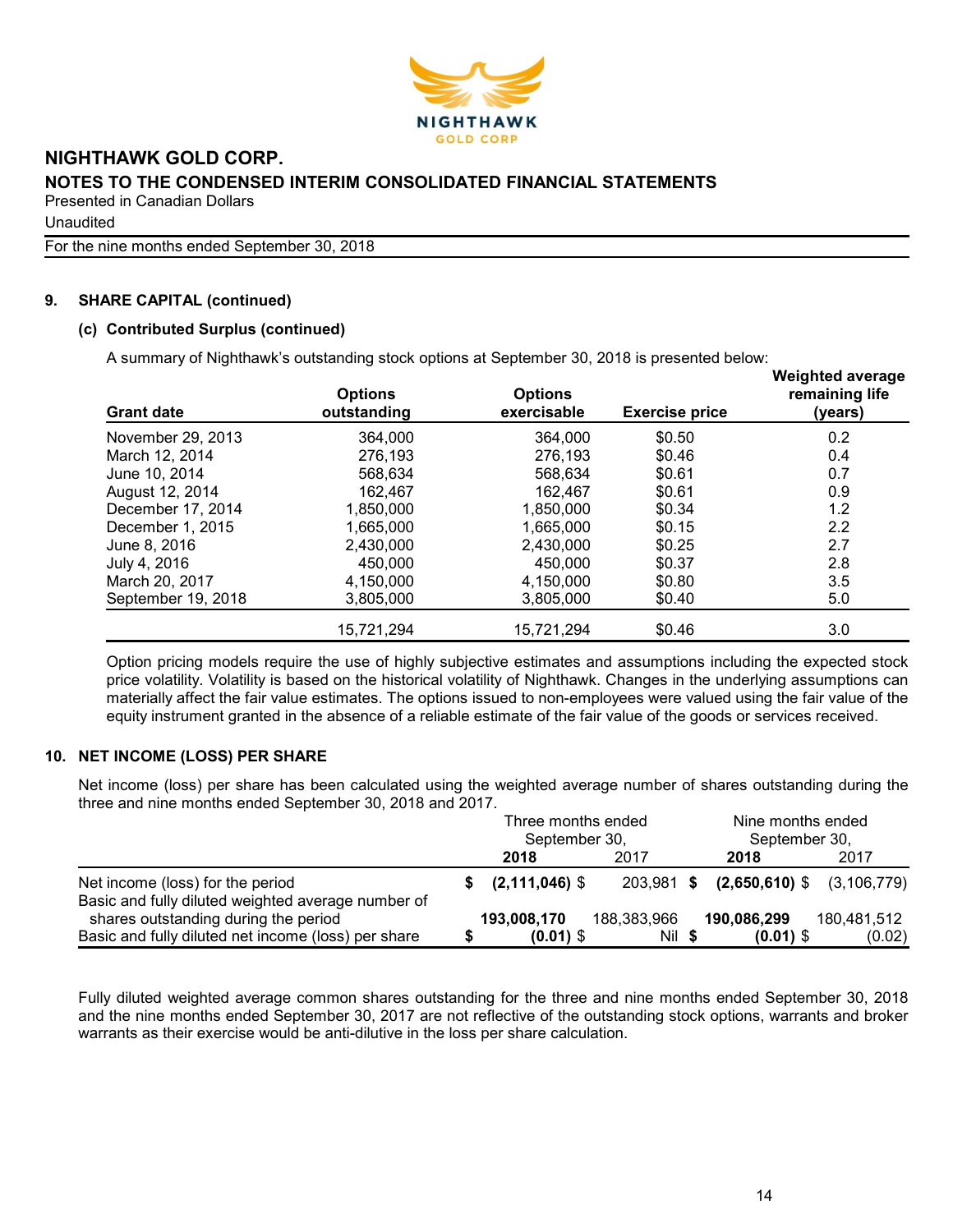

**Unaudited** 

For the nine months ended September 30, 2018

## 11. RELATED PARTY DISCLOSURES

#### (a) Director and Executive Management Compensation

Directors and executive management's compensation for the three and nine months ended September 30, 2018 and 2017 consisted of the following:

|                             | Three months ended<br>September 30, |           | Nine months ended<br>September 30, |           |  |
|-----------------------------|-------------------------------------|-----------|------------------------------------|-----------|--|
|                             | 2018                                | 2017      | 2018                               | 2017      |  |
| Cash compensation           | 138,500 \$                          | 80,000 \$ | 415,500 \$                         | 244,500   |  |
| <b>Employment benefits</b>  | 1,317                               | 1.317     | 3.951                              | 3,951     |  |
| Fair value of stock options | 791,897                             |           | 791,897                            | 1,694,066 |  |
|                             | $931,714$ \$                        | 81.317 \$ | $1,211,348$ \$                     | 1,942,517 |  |

Directors and executive management received the following stock options during the nine months ended September 30, 2018 and 2017:

|                                      |                      |                       |                                  | <b>Black-Scholes option pricing parameters</b> |                                 |                             |                   |
|--------------------------------------|----------------------|-----------------------|----------------------------------|------------------------------------------------|---------------------------------|-----------------------------|-------------------|
| <b>Expiry date</b>                   | Number of<br>options | <b>Exercise price</b> | <b>Grant date</b><br>stock price | <b>Risk-free</b><br>interest rate              | <b>Expected life</b><br>(years) | <b>Volatility</b><br>factor | <b>Fair value</b> |
| Nine months ended September 30, 2018 |                      |                       |                                  |                                                |                                 |                             |                   |
| September 19, 2023                   | 2.605.000            | \$0.40                | \$0.40                           | 2.20%                                          | 5.0                             | 102%                        | \$0.30            |
| Nine months ended September 30, 2017 |                      |                       |                                  |                                                |                                 |                             |                   |
| March 20, 2022                       | 2.600.000            | \$0.80                | \$0.80                           | 1.02%                                          | 5.0                             | 117%                        | \$0.65            |

#### (b) Director and Executive Management Transactions

The aggregate value of transactions and outstanding balances relating to entities over which directors and executive management have control or significant influence were as follows:

| Transaction                         | <b>Transaction value</b><br>for the nine months ended<br>Balance outstanding as at |   |                       |  |                       |  |                       |    |                      |
|-------------------------------------|------------------------------------------------------------------------------------|---|-----------------------|--|-----------------------|--|-----------------------|----|----------------------|
|                                     | Note                                                                               |   | September 30,<br>2018 |  | September 30,<br>2017 |  | September 30,<br>2018 |    | December 31.<br>2017 |
| Geological consulting<br>Consulting | 7)<br>(2)                                                                          | S | 180,000 \$<br>90.000  |  | 165,000 \$<br>75.000  |  | ۰<br>$\blacksquare$   | ۰D |                      |
| Rent                                | ′3)                                                                                |   | 44.787<br>314.787     |  | 43.398<br>283,398 \$  |  | -<br>۰                |    |                      |

(1) During the nine months ended September 30, 2018, Nighthawk paid geological consulting fees of \$180,000 (nine months ended September 30, 2017 - \$165,000) to Byron Geological Inc., a company controlled by Dr. Michael Byron, the current Chief Executive Officer and a Director of Nighthawk. At September 30, 2018, the balance owed was \$nil (December 31, 2017 - \$nil).

(2) During the nine months ended September 30, 2018, Nighthawk paid financial consulting fees of \$90,000 (nine months ended September 30, 2017 - \$75,000) to 2245448 Ontario Inc., a company controlled by Michael Leskovec, the Chief Financial Officer of Nighthawk. At September 30, 2018, the balance owed was \$nil (December 31, 2017 - \$nil).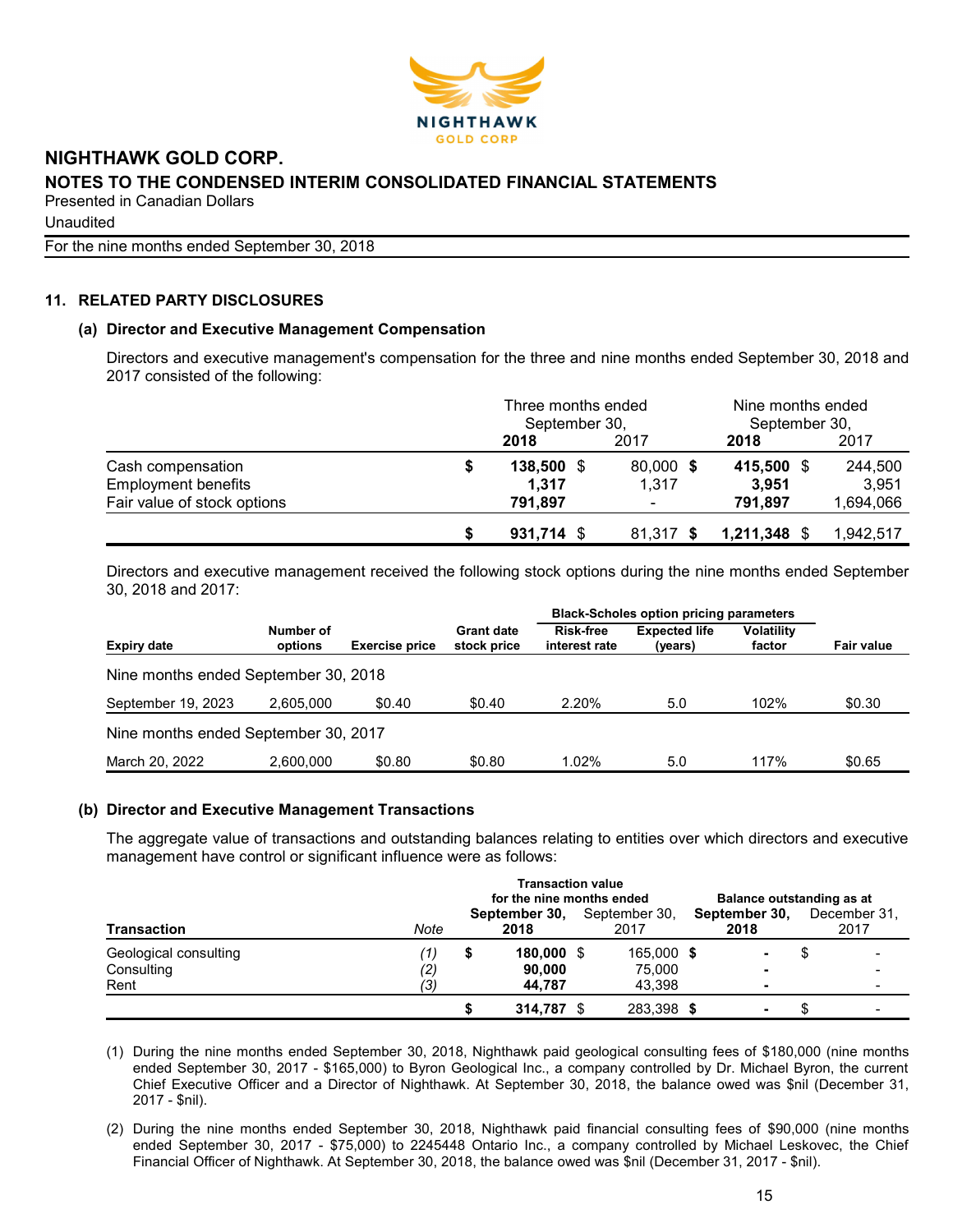

**Unaudited** 

For the nine months ended September 30, 2018

## 11. RELATED PARTY DISCLOSURES (continued)

#### (b) Director and Executive Management Transactions (continued)

(3) During the nine months ended September 30, 2018, the Company paid rent and office costs of \$44,787 (nine months ended September 30, 2017 - \$43,398) to 1249687 Ontario Ltd., a company controlled by Brent Peters, a director of the Company. At September 30, 2018, the balance owed was \$nil (December 31, 2017 - \$nil).

These transactions have been recorded at the exchange amounts established and agreed to by the related parties.

#### 12. MANAGEMENT OF CAPITAL RISK

Nighthawk's capital management objective is to obtain adequate levels of funding to support its exploration activities, to obtain corporate and administrative functions necessary to support organizational functioning and obtain sufficient funding to further the identification and development of precious metal deposits. Achieving this objective requires management to consider the underlying nature of exploration activities, availability of capital, the cost of various capital alternatives and other factors.

Nighthawk raises capital, as necessary, to meet its needs and take advantage of perceived opportunities and, therefore, does not have a numeric target for its capital structure. Funds are primarily secured through equity capital raised by way of private placements. There can be no assurance that Nighthawk will be able to continue raising equity capital in this manner.

Establishing and adjusting capital requirements is a continuous management process. Exploration involves a high degree of "discovery" risk and substantial uncertainties about the ultimate ability of Nighthawk to achieve positive cash flows from operations. Consequently, management primarily funds Nighthawk's exploration activities and administrative costs by issuing share capital rather than using other capital sources that require fixed repayments of principal or interest. Nighthawk will continue to assess new properties and seek to acquire an interest in additional properties if it feels there is sufficient geologic or economic potential and if it has adequate financial resources to do so.

Development activities may begin once a property's mineral reserves are estimated and Nighthawk makes a positive production decision. At this point, management may consider other sources of financing such as senior debt or convertible debentures as a means to reduce equity dilution.

Nighthawk's capital under management at September 30, 2018 includes share capital of \$82,211,900 (December 31, 2017 - \$80,094,256).

Nighthawk invests all capital that is surplus to its immediate operational needs in short-term, liquid and highly rated financial instruments, such as cash, and short-term guarantee deposits, all held with major Canadian financial institutions.

There were no changes in Nighthawk's approach to capital management during the nine months ended September 30, 2018 and Nighthawk is not subject to any externally imposed capital requirements other than the restricted cash held as guaranteed investment certificates at a Canadian chartered bank as security for the letters of credit posted with respect to Damoti Reclamation Obligation and the Colomac Security (note 5).

As of September 30, 2018, Nighthawk had no flow-through expenditure obligations remaining.